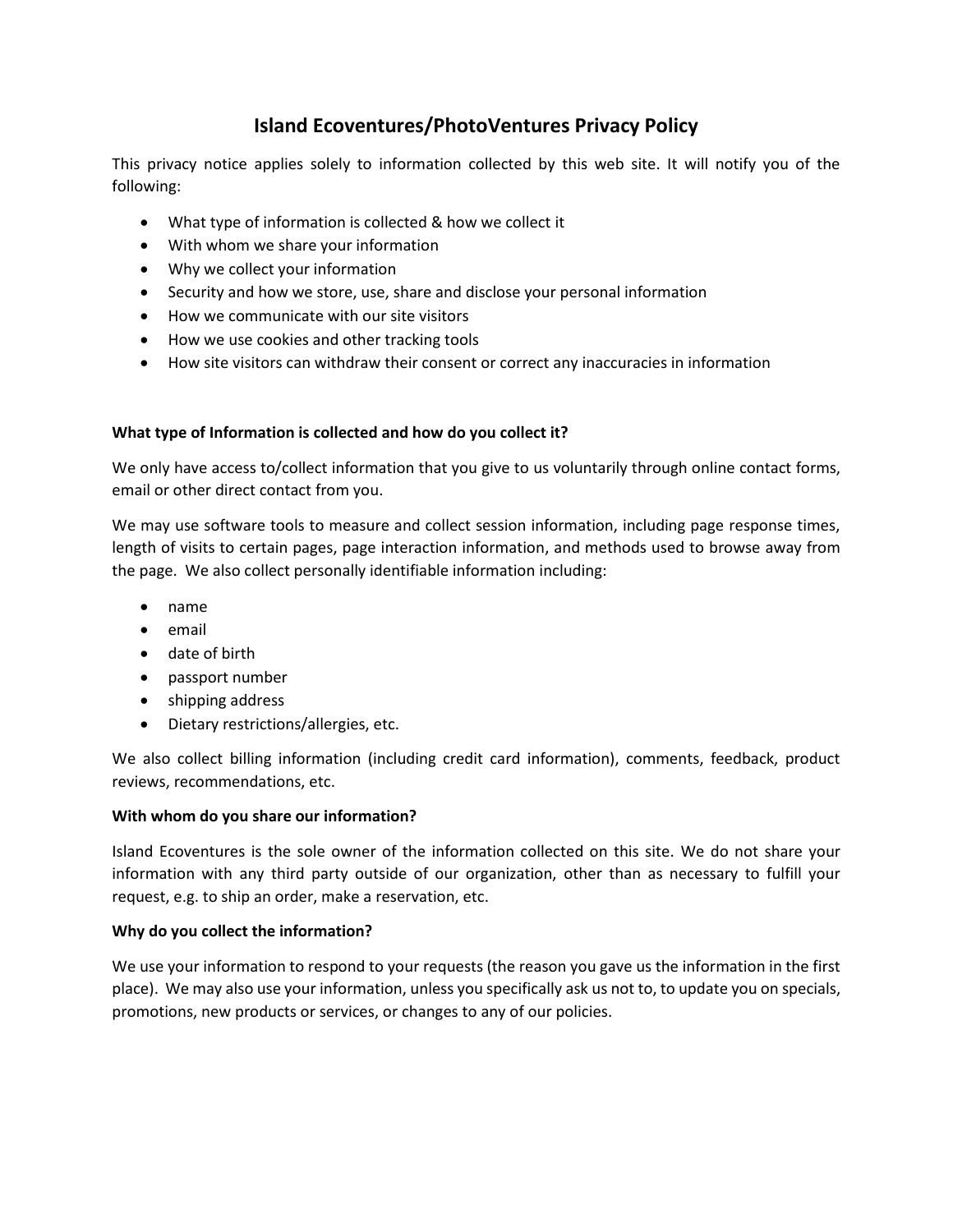#### **Security & how we store your personal information**

We take precautions to protect your information. When you submit sensitive information via the website, your information is protected both online and offline.

Wherever we collect sensitive information (such as credit card data), that information is encrypted and transmitted to us in a secure way.

Our company is hosted on the Wix.com platform. Wix.com provides us with the online platform that allows us to sell our products and services to you. Your data may be stored through Wix.com's data storage, databases and the general Wix.com applications. They store your data on secure servers behind a firewall.

All direct payment gateways offered by Wix.com and used by our company adhere to the standards set by PCI-DSS as managed by the PCI Security Standards Council, which is a joint effort of brands like Visa, MasterCard, American Express and Discover. PCI-DSS requirements help ensure the secure handling of credit card information by our store and its service providers.

We also protect your information offline. Only employees who need the information to perform a specific job (for example, billing or customer service) are granted access to personally identifiable information. The computers/servers in which we store personally identifiable information are kept in a secure environment.

#### **How do you communicate with visitors to your site?**

We may contact you via email, telephone, text messages, and/or postal mail.

#### **How do you use cookies and other tracking tools?**

PhotoVenturestours.com uses cookies for many important reasons, such as:

- To provide a great experience for your visitors and customers.
- To identify your registered members (users who registered to your site).
- To monitor and analyze the performance, operation and effectiveness of Wix's platform.
- To ensure our platform is secure and safe to use.

**To learn more about cookies: <https://www.allaboutcookies.org/>**

#### **How can I withdraw my consent?**

If you feel that we are not abiding by this privacy policy, you should contact us immediately via telephone at 954-693-8852 or via email at info@photoventures.com

You may opt out of any future contacts from us at any time. You can do the following at any time by contacting us via the email address or phone number given above.